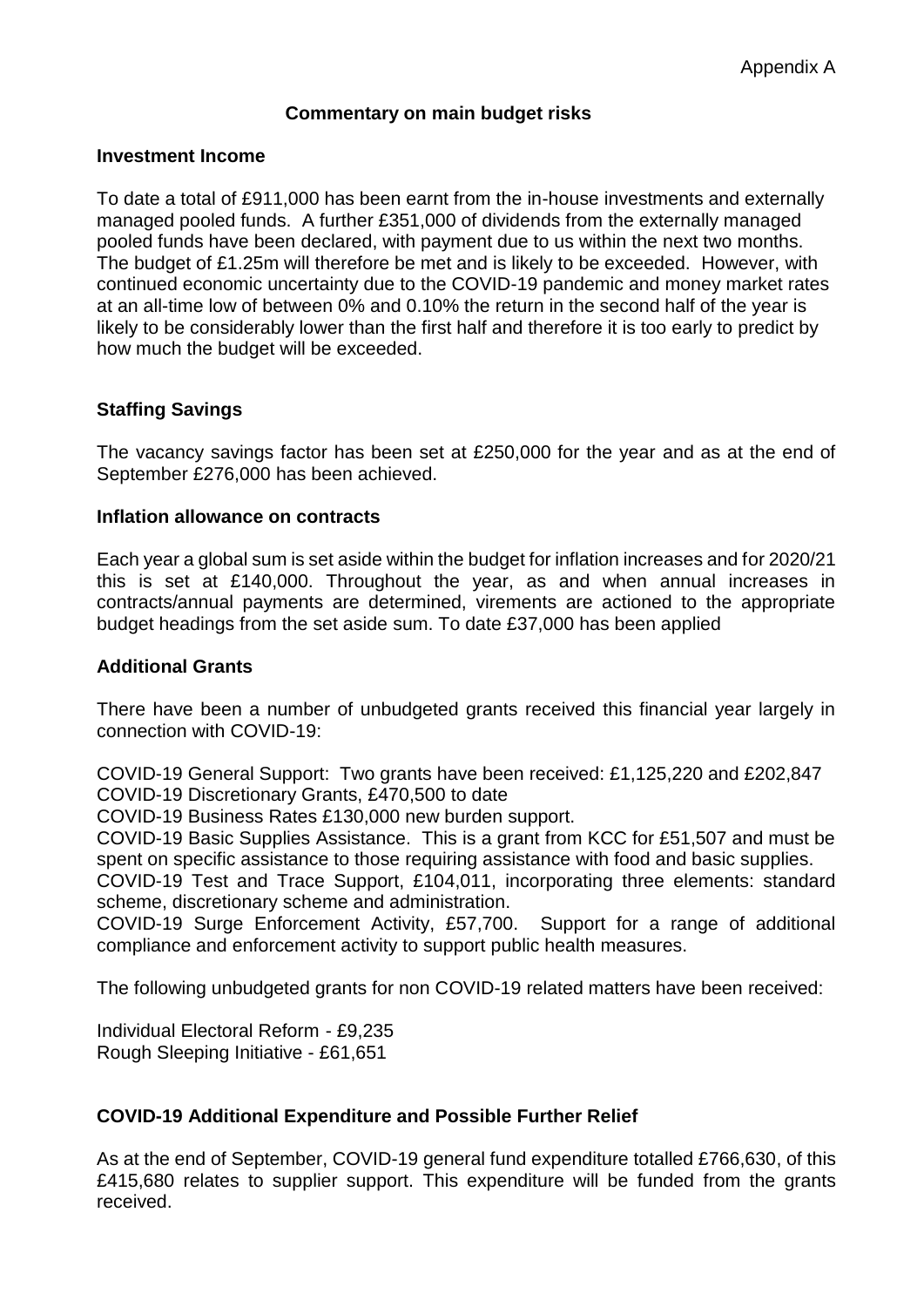Additionally the government has introduced a comprehensive new funding package for councils to help address coronavirus pressures and cover lost income during the pandemic. Where losses are more than 5% of a council's planned income from sales, fees and charges, the government will cover them for 75p in every pound lost. Claims must be offset by any savings achieved through reduced expenditure. The first claim for the period April to July has already been submitted and the net amount claimed is £293,000.

## **Eltham Crematorium**

It is possible that the income budget of £165,190 for Eltham Crematorium may not be achieved. The last two years income from the crematorium did not meet their budgets, 2018/19 - £167,213 and 2019/20 - £124,017. Previously income had exceeded £200,000. The budget for 2020/21 was reduced to be close to the 2018/19 outturn. However, the 2019/20 outturn provided another significant decrease. The Council's income from the crematorium is based on a fixed percentage share of net income. Recently the numbers of cremations at the site have been falling whilst maintenance and utility costs have been high.

#### **Corporate Land and Properties Income**

The Corporate Land and Properties current income budget for rents and service charges for 2020/21 is £953,150. Deferrals have been offered to six leaseholders and there is some latency of payment on other leases. If this continues and deferrals result in non-payment, the resulting loss of income is estimated at around £250,000.

#### **Benefits**

During this year, the number of cases changing to universal credit are expected to rise. Therefore, expenditure is likely to be lower than previous levels.

In the past, the combination of the subsidy arrangements and overpayment recovery have often led to a net income position. This is still reflected in current monitoring but it is likely that the total net income received will be lower with a surplus of around £150,000.

The overall figures will also be affected by the subsidy claim audit, which has been delayed until the autumn, as adjustments could be necessary as a result.

#### **Superannuation**

The net current budget for superannuation stands at £1,326,750. The pension back pay element of the budget that is paid to Kent County Council is overstated and will produce an underspend of £123,730.

#### **Land Charges Income**

Last year's outturn was impacted by adjustments that were necessary regarding the treatment of VAT and how the land charges system dealt with it. The total adjustment was for £29, 950, and of this £24,300 related to previous financial years. This gave an outturn of £49,700. Actual receipts for 2019/20 totalled £73,998.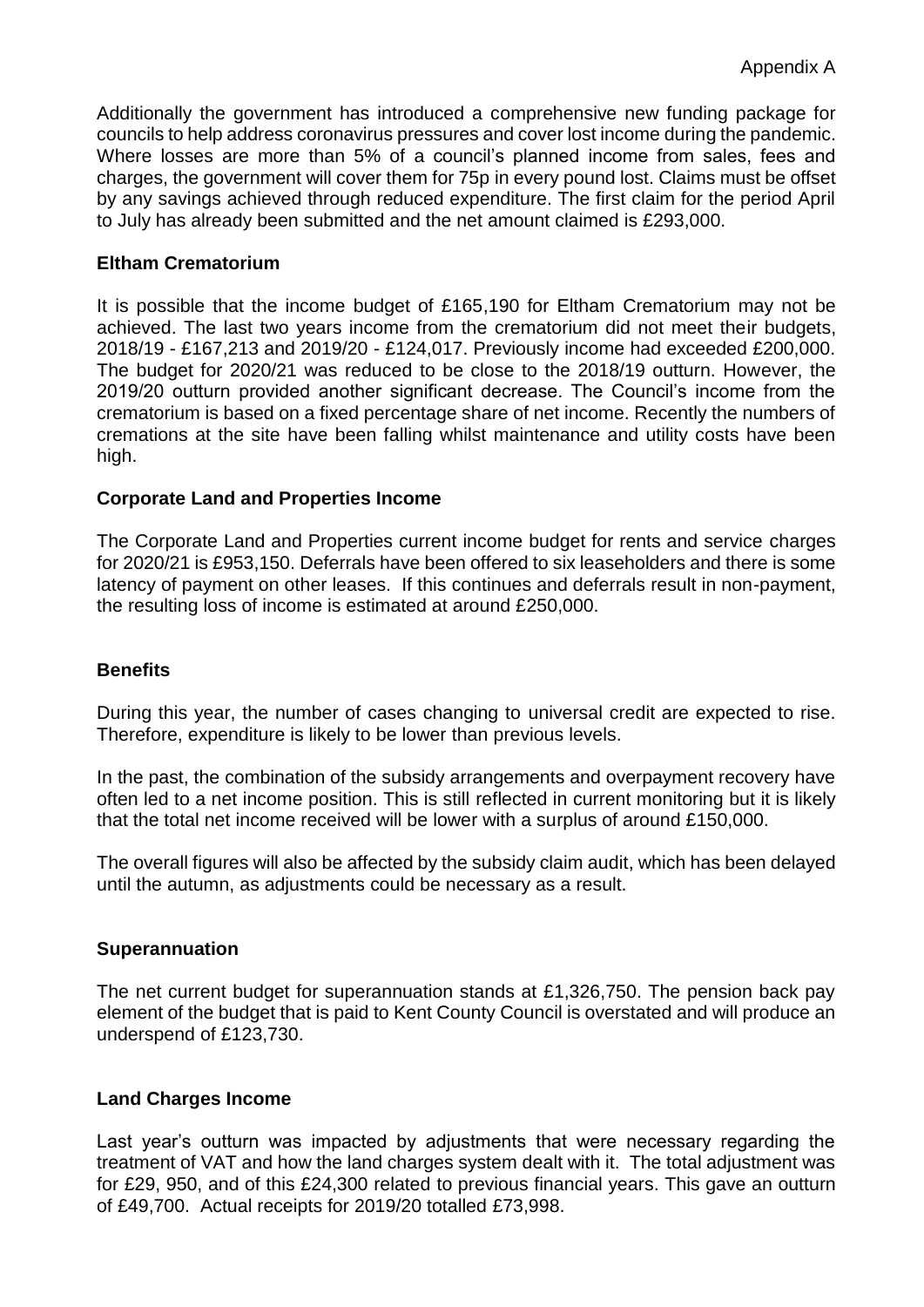The budget for 2020/21 is £80,000. The actual to the end of September is £47,438, which is £7,438 above its target. Following lockdown, which had a significant effect on the property market, essentially reducing the requests for searches to re-mortgage applications, and the subsequent lifting of restrictions, the Council has seen a recovery in its income for land charges.

The numbers and types of searches at this stage of the year have varied compared to 2019/20. In the first half of 2019/20, 316 full searches were undertaken compared to 256 this financial year while the number of personal searches for 2019/20 for the same period was 1,122 against 836 this year. Although activity numbers are lower this financial year, the revised fees and charges, effective from 1 April has increased actual income.

The position to the end of September is shown in the following table:

| 2019/20 |                           | 2020/21 |
|---------|---------------------------|---------|
|         | <b>Current Budget</b>     | £80,000 |
|         | <b>Profile to Month 6</b> | £40,000 |
| £40,358 | Actual to Period 6        | £47,438 |
| £49,700 | Dutturn                   |         |

## **Special Events**

The net budget for special events is £139,150 and comprises of two elements, the festival, £134,650 and the Summer Sizzlers campaign, £4,500. Both have been cancelled for the current financial year, however, a proportion of the festival's costs are paid in advance as part of the arrangements for pre-booking and cannot be recovered. These costs amount to £72,000 and additionally a further £10,000 has been payable for artiste cancellation fees. There will be an underspend of £57,000 this financial year.

#### **Princes Park Mini Pitches**

The Council pays Dartford Football Club a fee to maintain the mini football pitches and operate the administration of bookings. A 50:50 net profit share is in operation taking account of income from bookings, running costs and an income based contribution to a reserve for pitch surface replacement. This usually provides the Council with a modest £5,000 estimated income.

No income was taken for the first quarter as the facility was closed resulting in a loss of estimated income of £9,000. The mini pitches reopened 4 July under F.A. guidelines with the second quarter's income almost matching income for the same quarter last year. Income for the remainder of the year will be dependent upon public health/F.A guidance during the next few months. If no further restrictions need to be enforced, outturn should still give a small but reduced net income.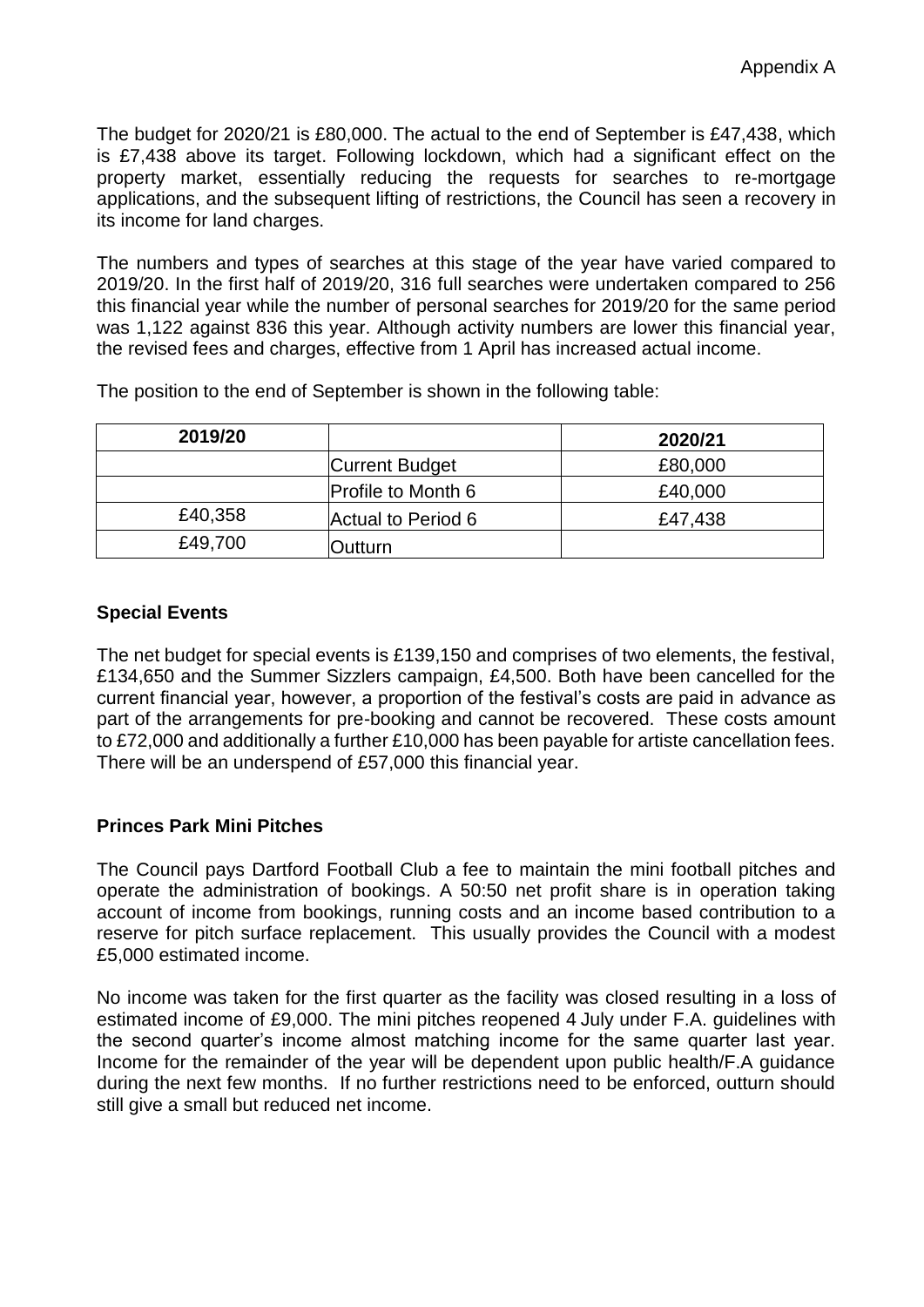# **Fairfield Leisure Centre**

The Council's contract with the external service provider generates an annual income of £581,920. The centre was closed for the first four months of the financial year, reopening 3 August for gym and studio classes with lane swimming commencing 10 August and swimming lessons 7 September. Other activities are restarting when appropriate. With the initial centre closure and the impact of the required social distancing measures since re-opening, it is anticipated that there will be no income this financial year. Additionally, the last monthly payment for March 2020 has been cancelled, increasing the loss of income by a further £43,900.

The provider has also made claims for additional costs for both the closure and reopening periods and to date significant support has been necessary to enable the provider to fund the costs of maintaining and opening the centre with significantly decreased income owing to closure and social distancing measures. Regular meetings are held with the service provider to monitor these additional costs which are being funded from the COVID-19 grant received earlier in the year.

# **The Orchard**

The annual payment to the Orchard was budgeted at £350,500 to include a reduction for the start of a repayment of a new loan for capital works at the theatre. However, it has been agreed to defer the start of the loan repayment until next year which will give an overspend of £45,800 against budget. The income budget for the Council's profit share is £45,000, and this should be forthcoming as this is paid in arrears and relates to the previous financial year. Consideration will need to be given to the 2021/22 budget as profit share will relate to 2020/21 and the theatre will have been closed for the majority of this period. In addition basic supplier support payments have been agreed to enable a skeleton staff to keep the building safe and secure. At this stage, it is not known when the theatre will be able to re-open.

#### **Central Park Café**

Due to the current situation, the café was closed for the first quarter of 2020/21, and with restrictions, reopened 4 July. April to September are the busiest months for the café and with the loss of this income to the tenant, the Council's budgeted income of £13,000 for the tenancy will not be forthcoming this year.

#### **Enforcement Fine Income**

Environmental Enforcement resumed normal service week commencing 29 June and although the first quarter's income was COVID-19 impacted, it is anticipated that the £12,000 fine income budget is still likely to be met. The previous two financial years' budgets were exceeded; 2018/19 outturned at £26,000 and 2019/20 outturned at £18,000. Income as at the end of September stands at just over £5,000. There are a number of cases waiting for court action, however these cannot be progressed as currently the courts are closed. It is expected that courts will reopen early November.

The externally provided litter enforcement service was suspended in April, recommencing 3 August with a full enforcement of litter and trade waste regulations. The fine income budget is £135,000 and although only £18,000 has been received during the first half year,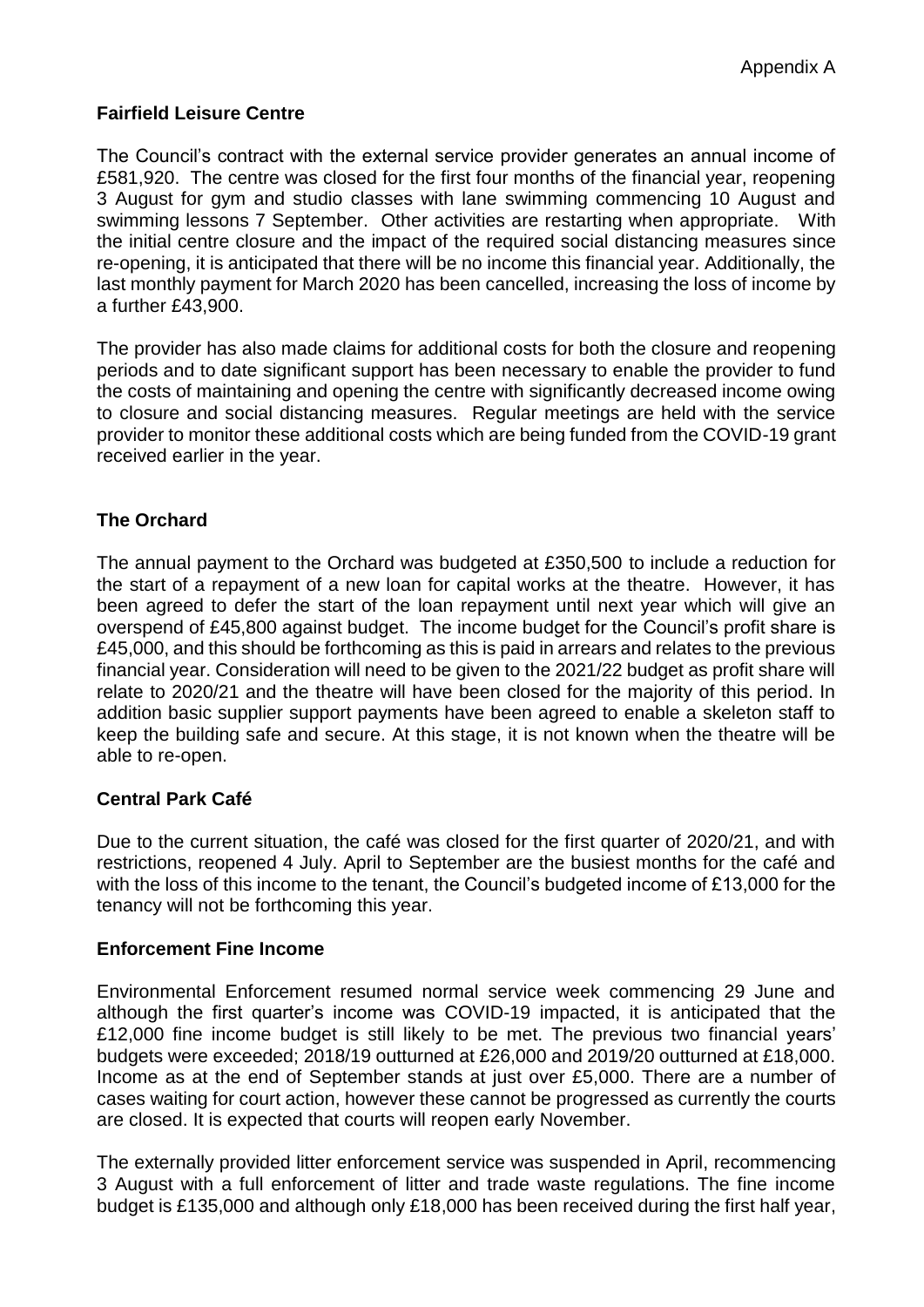the payment to the contractor, which is based on the fines paid, will also be significantly lower. Of the income received to date £10,000 was received in September. The Single Justice Procedure service recommenced 21 October and it is now set to continue with 35 cases each month. The court costs income budget of £8,000 has been exceeded as £11,100 of income is due. These costs relate to prior year cases. Overall, the litter enforcement service has a net income budget of £20,000 and this could still be achieved.

## **Revenues and Business Rates Court Cost Income**

Income from court costs is likely to be impacted this financial year. The budget for the two areas is £459,000 and last year's outturn was £487,000. Currently all courts have been suspended and therefore no action has been possible this year so far. It was expected that courts would be operational September/October but as of early October, the Council is still waiting for confirmation of dates. With the resulting reduction in the number of courts and court time, the Council could be allocated, there is likely to be a limit on the number of cases that can be progressed, reducing income revenue this year.

#### **Waste and Parks Management**

Currently, the parks service is operating within budget.

The budget for the clearance of illegal dumping is £37,250 and as at the end of September £13,000 has been spent, assuming current levels of spend for the remainder of the year, actual costs will be within budget, however this is a difficult area to predict.

The take up on garden waste collection has significantly increased this year and will change the net income budgeted position of £5,000 to approximately £50,000. Pending service cancellations, a more precise projection will be provided as part of the autumn projection exercise.

To enable the contractor to staff the refuse service during the COVID-19 crisis, additional costs of £65,000 have been incurred and these costs will be funded from the government grant received earlier in the financial year.

#### **Cemeteries Income**

The cemeteries income budget had previously been set at £195,000 and for the last three years this budget had not been met, achieving £181,000 in 2017/18, £187,000 in 2018/19 and £183,000 in 2019/20. Giving consideration to a continuing downward trend the budget was reduced to £175,000 for 2020/21. As at the end of September, income has exceeded both the target for this year and the income received in the same period last financial year. Early indications suggest that the budget should be achieved.

| 2019/20  |                           | 2020/21  |
|----------|---------------------------|----------|
|          | <b>Current Budget</b>     | £175,000 |
|          | <b>Profile to Month 6</b> | £87,500  |
| £93,760  | Actual to Period 6        | £101,189 |
| £182,936 | <b>Dutturn</b>            |          |

The table below shows the position to the end of September.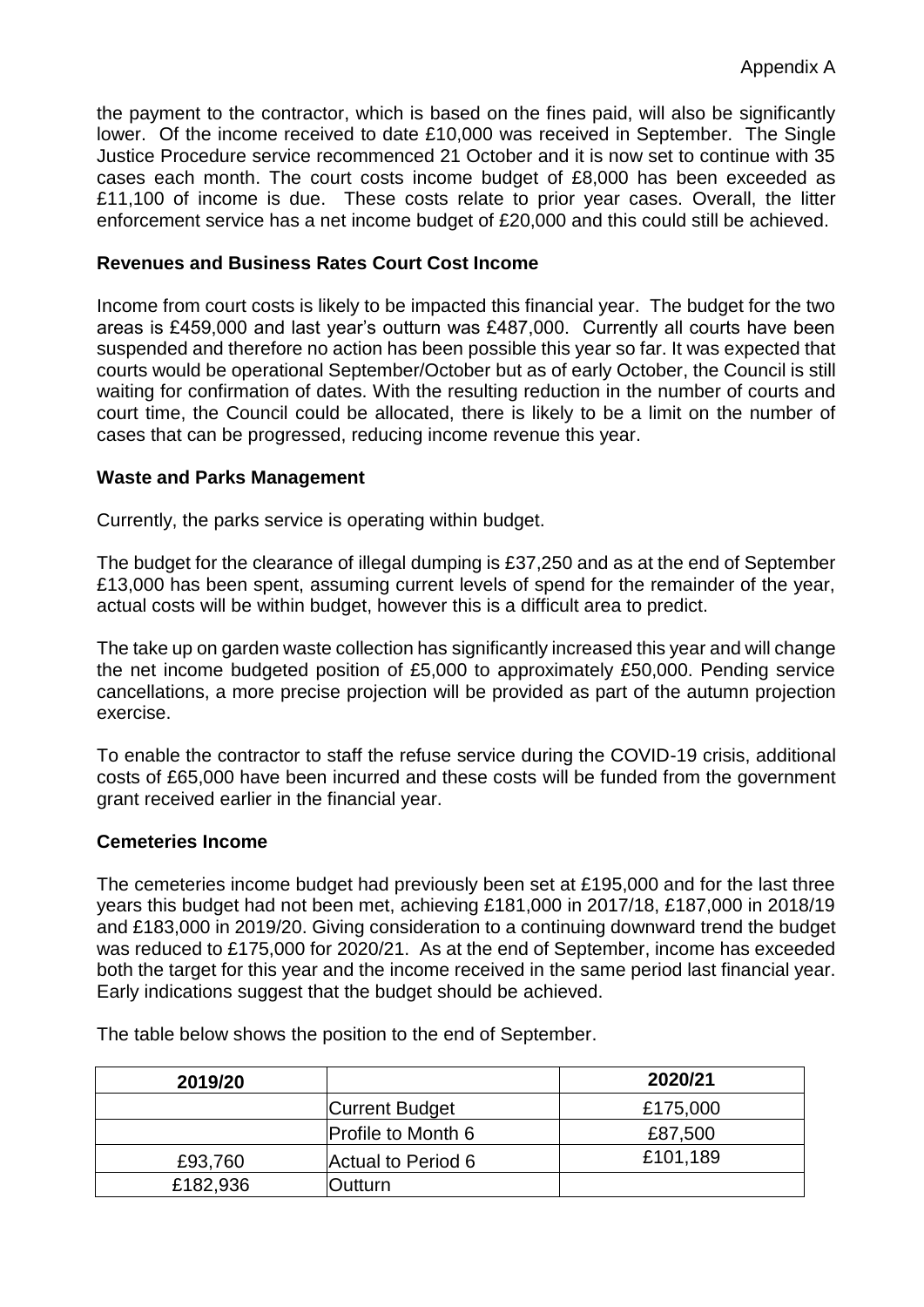# **Licensing**

The number of private hire and hackney carriage licence renewals has reduced in the first six months of the year, but this is likely to be a temporary reduction resulting from drivers delaying renewals and new applications/knowledge tests. With the easing of COVID-19 restrictions and as work increases, it is hoped that the majority of drivers will apply for their licence renewals. The situation however is very fluid. Currently income at £16,000 is £10,000 less than the first six months of 2019/20.

General licensing has also been impacted. Income has been lost for this year from temporary event notices due to restrictions on events. Alcohol licensing is also affected with a reduction that is likely to be permanent.as a number of premises have not reopened. The full effect will not be determined until later in the year as the majority of this income is collected in the second half of the year

| 2019/20  |                       | 2020/21  |
|----------|-----------------------|----------|
|          | <b>Current Budget</b> | £144,600 |
|          | Profile to Month 6    | £46,500  |
| £50,621  | Actual to Period 6    | £34,738  |
| £133,492 | <b>Outturn</b>        |          |

The following table gives the position as at the end of September:

## **Car Parking Income**

Car parking income has been significantly impacted by lockdown. No income was taken for car parks for almost four months with charges being reinstated 20 July. It is expected that income will not reach pre lockdown levels in the short/medium term.

Parking enforcement recommenced in regulated areas on 15 June with full enforcement from 20 July. The number of fines issued in the first six months of this financial year was 2,273 compared to 6,144 for the same period last financial year. This is a reduction of 67%. Additionally, as at 31 March 2020, car parking fines totalling £233,000 were outstanding and a provision was made for this amount within the accounts. Progressing unpaid fines has been slower than usual as bailiff services were suspended during lockdown but this is now fully resumed.

Some of this lost income will be recovered via the central government scheme and details will be reported to Members at a later date.

The two tables below show the position as at September for car parking fees and charges and fines and costs.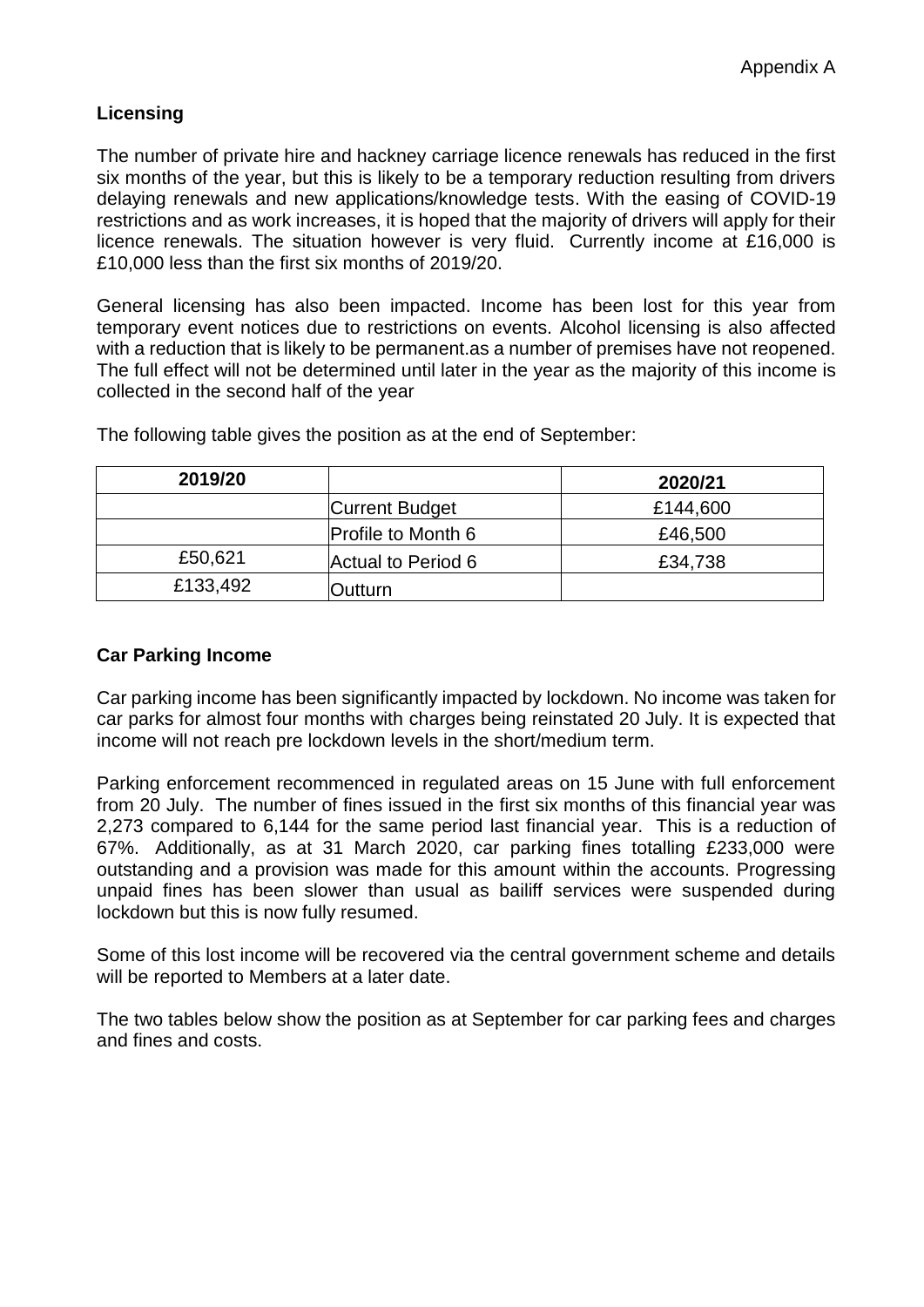#### **Fees & Charges**

| 2019/20  |                           | 2020/21  |
|----------|---------------------------|----------|
|          | <b>Current Budget</b>     | £379.700 |
|          | <b>Profile to Month 6</b> | £189,850 |
| £210,695 | Actual to Period 6        | £69,275  |
| £419,130 | <b>Dutturn</b>            |          |

#### **Fines & Costs**

| 2019/20  |                           | 2020/21  |
|----------|---------------------------|----------|
|          | <b>Current Budget</b>     | £323,140 |
|          | <b>Profile to Month 6</b> | £161,570 |
| £185,956 | Actual to Period 6        | £62,823  |
| £360,691 | Dutturn                   |          |

## **Dartford Markets**

Following a downward trend in market income over recent years, the income budget for 2020/21 was reduced to £178,100.

Markets were not operational during the full lockdown period giving a loss of income of £40,000 to £45,000 when comparing last year's income at the end of June and the anticipated income based on the 2020/21 budget. Minor savings of £6.000 were forthcoming during that period due to there being no requirement for cleaning of the market area at the end of the day.

The market reopened on 18 June with five traders and the Market Team have continued to slowly increase the numbers of stalls in-line with Government guidance. Rent remains suspended at this time to assist these small businesses through the crisis. The loss of income stands at £89,000 as at the end of September.

| 2019/20  |                           | 2020/21  |
|----------|---------------------------|----------|
|          | <b>Current Budget</b>     | £178,100 |
|          | <b>Profile to Month 6</b> | £89.050  |
| £82,613  | Actual to Period 6        | £0       |
| £150,375 | Outturn                   |          |

# **Planning Income**

Income from planning fees is higher than the profiled budget at this stage and in the first half year 59% of the budgeted income has been received. Four receipts exceed £20,000 with one at £87,000.

Income from planning performance agreements currently stands at £54,000 against a budget of £76,000 and commercial and residential development pre-application advice currently stands at £16,000 against a budget of £43,000. Combining these two incomes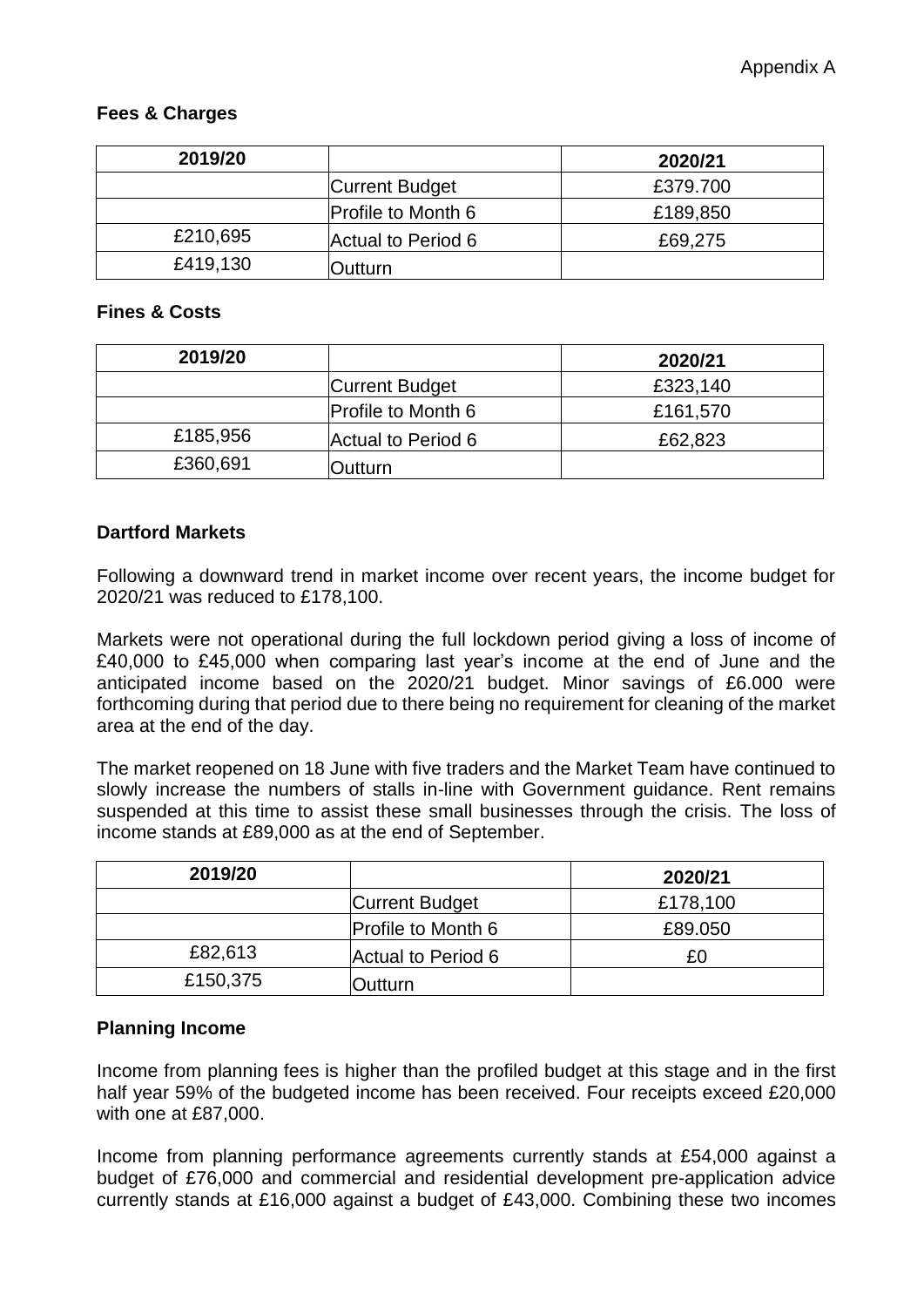with other minor income sources, the actual to date of £71,010 compares favourably with the first half year's target of £63,750

There is significant uncertainty on planning fee income over the remainder of the year. However, developer interest currently continues to be strong and expectations are now that a number of further significant applications will be submitted over the coming months.

| 2019/20  |                                                        | 2020/21  |
|----------|--------------------------------------------------------|----------|
|          | <b>Current Budget</b>                                  | £670,810 |
|          | Profile to Month 6                                     | £335,405 |
| £425,014 | Actual to Period 6                                     | £394.935 |
| £979,752 | Outturn                                                |          |
| 201      | No. of Receipts to period 6                            | 150      |
| 45       | $No.$ of Receipts > £1K                                | 44       |
| £329.292 | Value of Receipts $> \text{\pounds}1\text{\textsf{K}}$ | £287.388 |

The table below gives the position for the main planning fees as at the end of September.

# **Building Control**

During and following lockdown, the number of In-year receipts and value of receipts is considerably lower for the first half year compared to anticipated income for the year and last year's income for the same period. Large and small builders have returned to work and the number of applications received and requests for site inspections has recently slowly increased, however, the level of receipts is unlikely to increase significantly until the construction industry and the economy fully recover.

The following table shows the position at 30 September.

| 2019/20  |                              | 2020/21  |
|----------|------------------------------|----------|
|          | <b>Current Budget</b>        | £331,240 |
|          | <b>Profile to Month 6</b>    | £165,620 |
| £157,603 | In Year Receipts to Period 6 | £106.052 |
| £301,791 | <b>Outturn</b>               |          |
| 373      | No of Receipts to Period 6   | 240      |

#### **Temporary Accommodation**

The budget has been increased to £1,179,720 from £900,000 but it is likely that the increased budget will be overspent by the end of the year with the net financial cost likely to be over £600,000 over budget due to government policy to improve self-isolation capacity.

The Council purchased 23,674 nights in nightly paid accommodation to the end of September and 26,659 nights in leased accommodation, compared with 14,963 and 29,356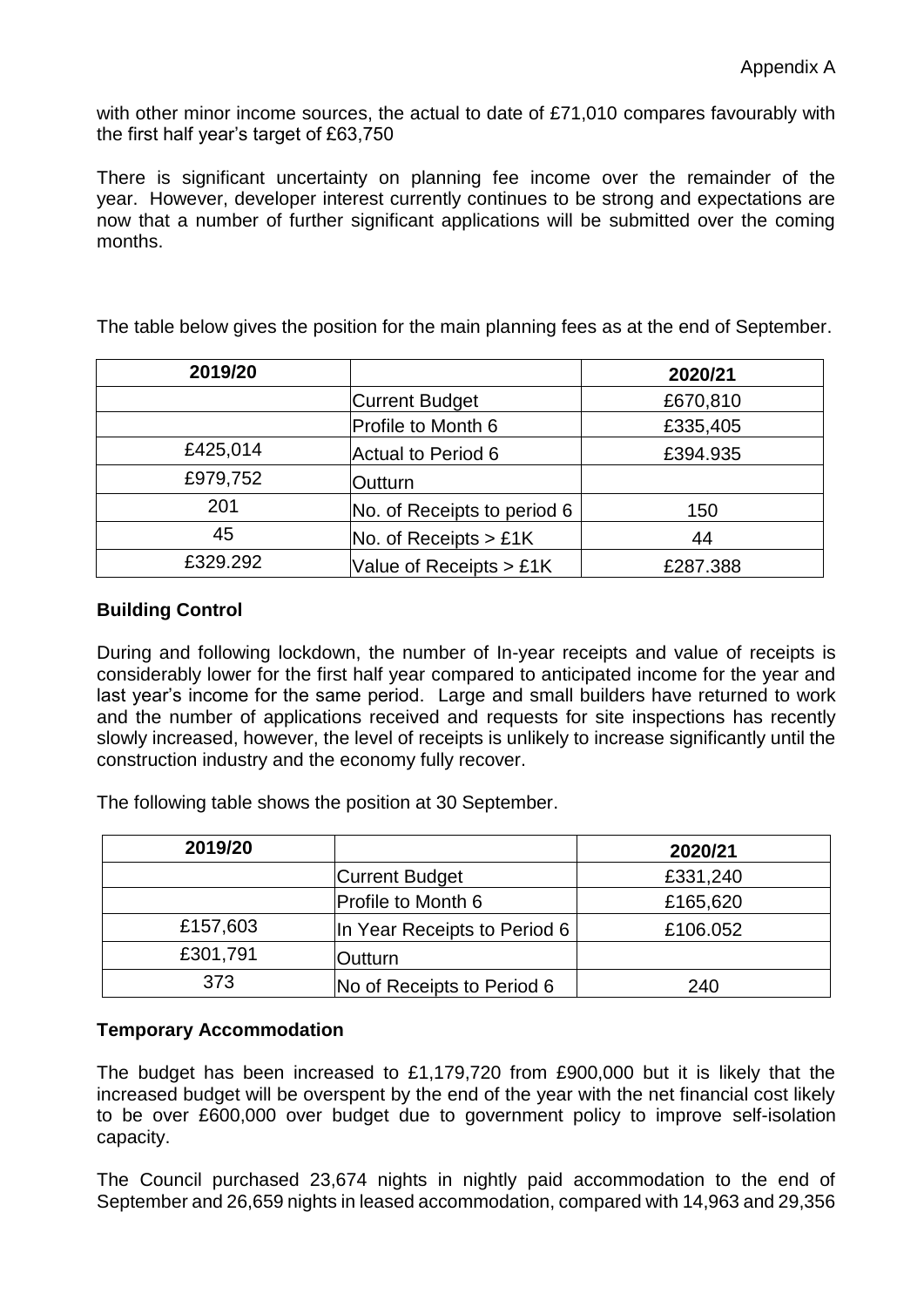at the same point in 2019, which is an increase of 18% in total. Given the current situation it is difficult to predict when this situation will change.

Last year total net costs were £1,205,772, which was a reduction of £165k from 2018/19. For the current year, the budget was increased to £1,179,720. However, given the position to date, it seems likely that the 2020/21 net position will result in a significant overspend. An element of the above grant will be applied against the overspend.

#### **Business Rates Income**

The Council has budgeted for £5.8m of business rates income in year. The impact of COVID-19 reliefs is expected to have peculiar effects on the timing of income recognition. This is because the grant to compensate for lost income (if regulation are not changed) will be counted as income in the current year alongside the original estimated income. This will be adjusted for through reserves with a significant deficit payment due out of the fund in the next year.

Ignoring the timing issues the overall position is that in year collection has dropped. It is difficult to project the full year effect of this. The current estimate is that income collected may fall by £4.7m. These amounts may be collected later but the provision for bad debts will be increased accordingly.

The current expected effect is that retained income will be under budget by £600,000 but further monitoring and observation continues.

Additionally appeal checks and challenges relating to the 2017 list have been increasing in recent months. Due to this the amounts set aside against these appeals will also need to be considered.

#### **HOUSING REVENUE ACCOUNT**

The Housing Revenue Account (HRA) carried forward a balance of just over £13.8m from 2019/2020 (£12.3m from 2018/9 and overall is underspending to date compared to budget.

At the half year mark the significant overspends relate to COVID-19. These areas and others worth noting are discussed in more detail below.

General management is underspending by £221k. This is mainly due to underspends of £76k due to vacancies in Estate Management, Performance, Rents and Repairs, as well as pension entries being less than budget by £46K. Spend of legal fees are lower than usual due to the current situation. Some additional COVID-19 expenses have been incurred, the most significant being £16k for communal bin sanitisation.

Housing services for the elderly is underspent by £27k. There is £11k of COVID-19 expenses for sanitisation, cleaning products and signs but other budgets including salaries were underspent.

Repairs and Maintenance has the biggest underspend to date of £610k. That is made up of £247k for Planned, £185k for Responsive and £178k for Voids. This is due to the difficulties brought by the current pandemic.